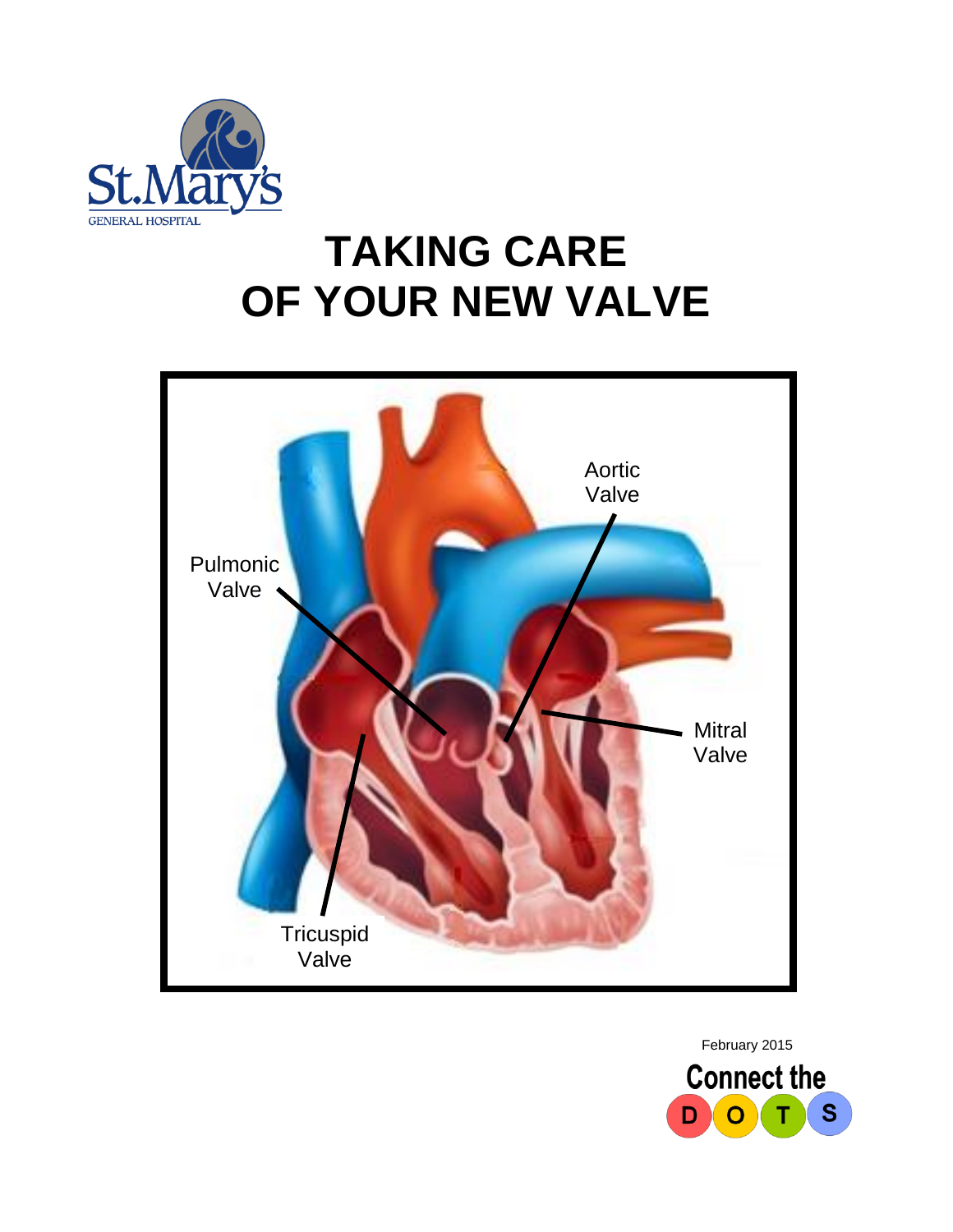## **Introduction:**

You recently had a surgery to replace or repair, one or more of the valves in your heart. The risk of heart valve infection is greater for patients who have artificial valves, or who have had a heart valve repaired with artificial material.

Because of this, you must now take special steps to ensure that your valve(s) continue to work well and remain healthy.

This booklet will help you learn how to protect your valves from infection. This type of infection is known as **Endocarditis**.



#### **Your Heart and Valves:**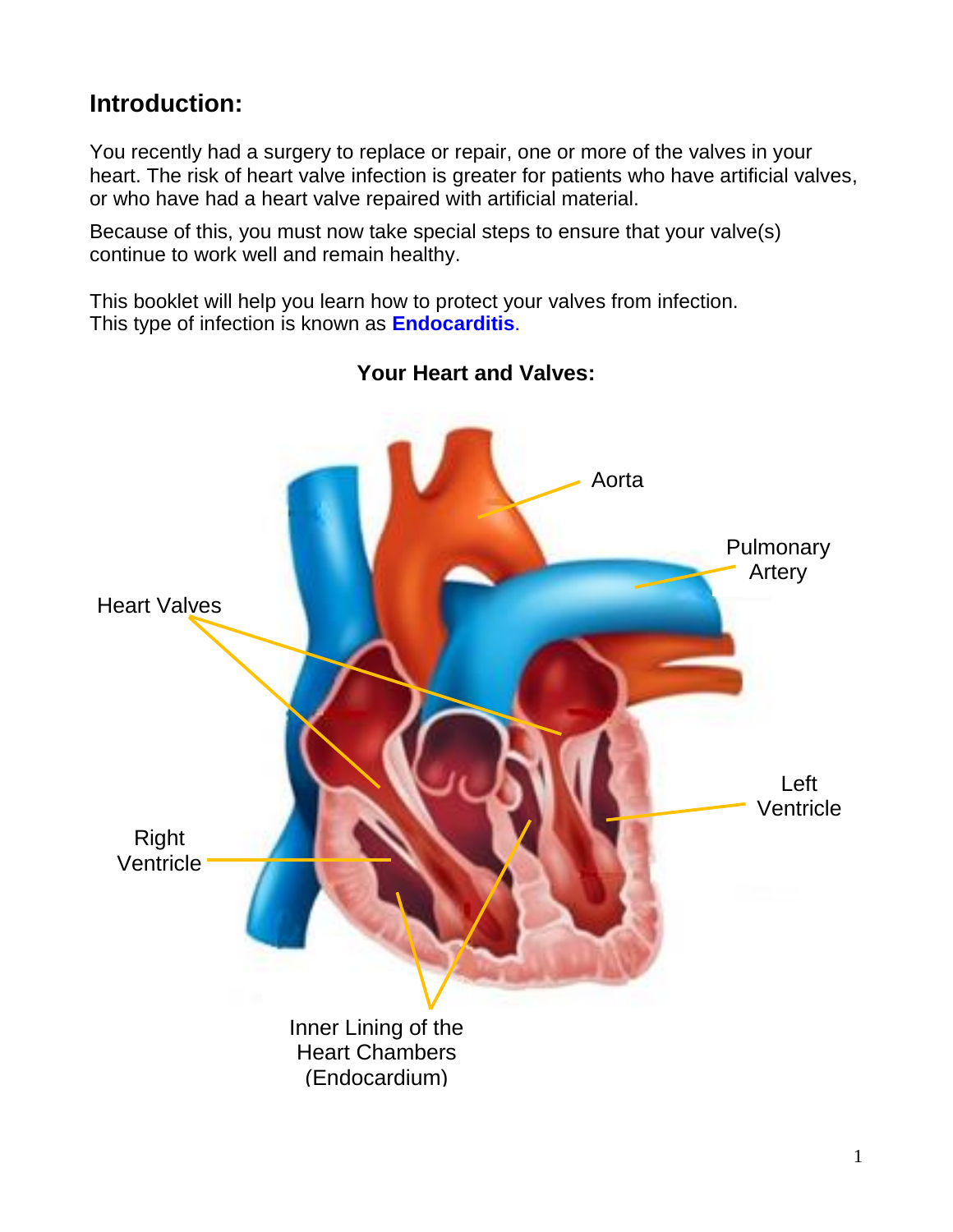# **What is Endocarditis?**

Endocarditis is an infection that enters your blood stream and attacks the lining of your heart and valves. This lining is called the endocardium.

It can cause growths, holes, or scarring of the valve. This can result in serious damage to your valves and heart. If untreated, it can be life- threatening.



# **What Causes Endocarditis?**

It is normal for bacteria to be found in the mouth, on the skin, in the bowel and in the bladder.

These bacteria often find their way into our blood but our body is usually able to protect us.

The endocardium (lining of the heart and valves) is normally smooth and stops bacteria from sticking to the heart and valves.

When a valve has been repaired or replaced, the endocardium is disrupted and bacteria may stick to these disrupted areas.

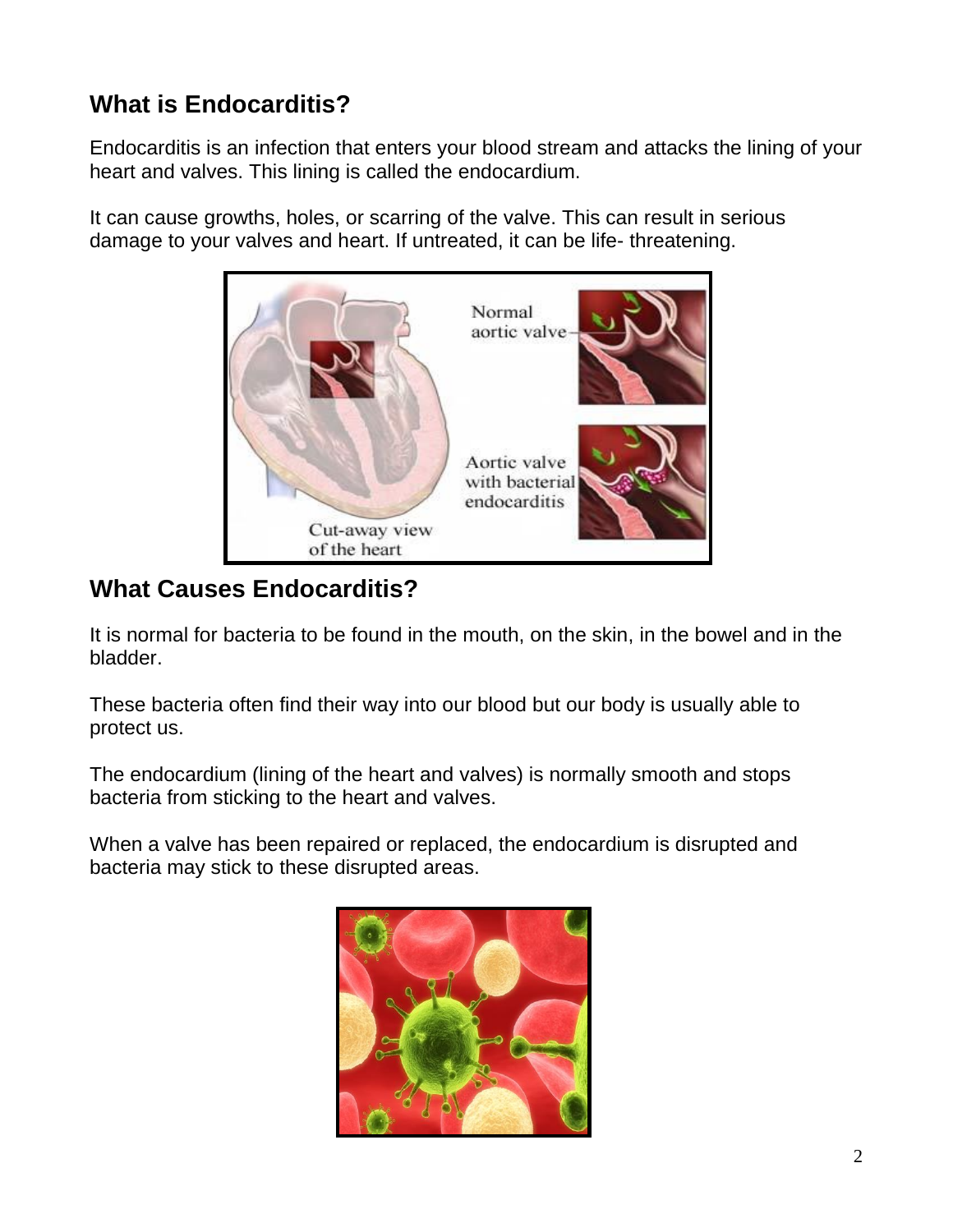# **Who Can Get Endocarditis?**

- $\bullet$  It is more common in men than women
- It happens more often in people who are elderly or in poor health
- People with heart defects
- People who have had their heart valves replaced or repaired
- People who use intravenous drug users

## **What Can Happen to People With Endocarditis?**

Endocarditis can cause serious damage to the heart valve(s). The damaged valves can prevent normal blood flow through and out of the heart. If the heart can no longer properly pump blood to the lungs and rest of the body, serious illness and even death can result.

Endocarditis can also lead to heart failure.

The growths that can occur on infected valves can break off and travel to the brain, lungs, kidneys, and liver, blocking off blood flow to these organs.

These traveling growths can spread the infection throughout the body.

## **Treatment:**

Treatment for endocarditis will include antibiotics that will help to fight the infection. It can take up to 6 weeks for the antibiotic to kill the bacteria that are stuck to the valve(s) or heart lining.

You may need to stay in hospital so that you can be given antibiotics. Sometimes surgery may be required to fix damaged heart valves and heart structures.

## **Prevention:**

**Antibiotics may be given before some procedures** and **surgeries to help decrease the risk of getting endocarditis, BUT it does not guarantee you will never develop endocarditis.**

**Therefore it is important for you to continue to take care of your valve(s) and look out for any possible signs or symptoms of endocarditis.**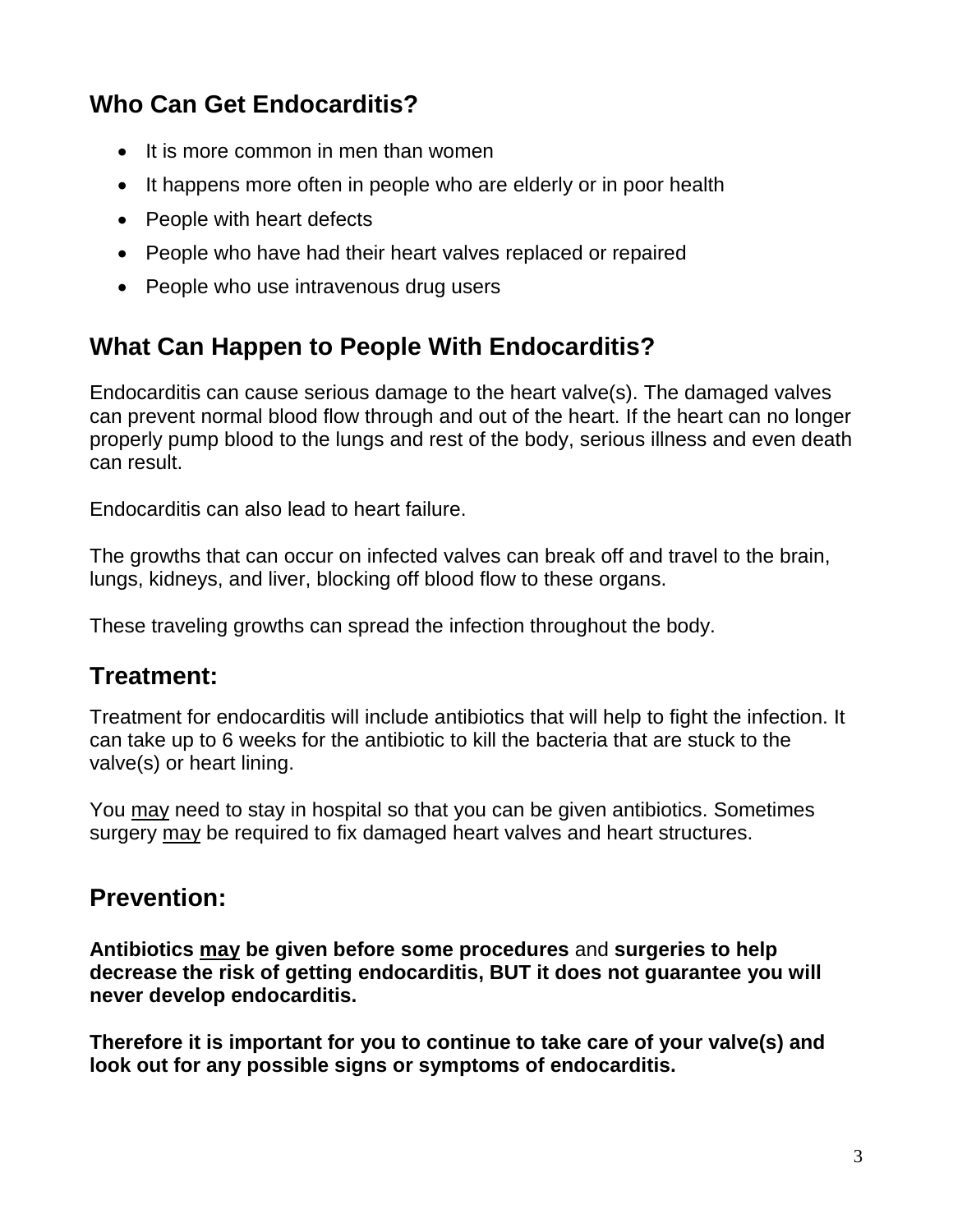Below are examples of procedures that may require antibiotics before the start of the procedure:

- Professional teeth cleaning or other dental work
- Surgeries involving the lungs, stomach, bowel, bladder, gall bladder, or prostate
- Tests such as scopes to look inside your lungs, bowels, or bladder.
- Procedures of infected tissue



- **Always** tell your doctor, nurse practitioner and dentist of your replaced or repaired heart valve.
- **Ask** your doctor, nurse practitioner, dentist, or nurse if you are unsure if you need antibiotics before a procedure.
- **Carry** the wallet card that was given to you.
- **Check** with your doctor, nurse practitioner or dentist before your appointment to find out the type and amount of antibiotics you may need to take to prevent infection.
- **Take** good care of your teeth and gums. Brush your teeth at least twice a day with a soft brush, and visit your dentist every 6 months.
- **Twice** a year people with dentures should have checkups to make sure that their gums are healthy and their dentures fit properly.

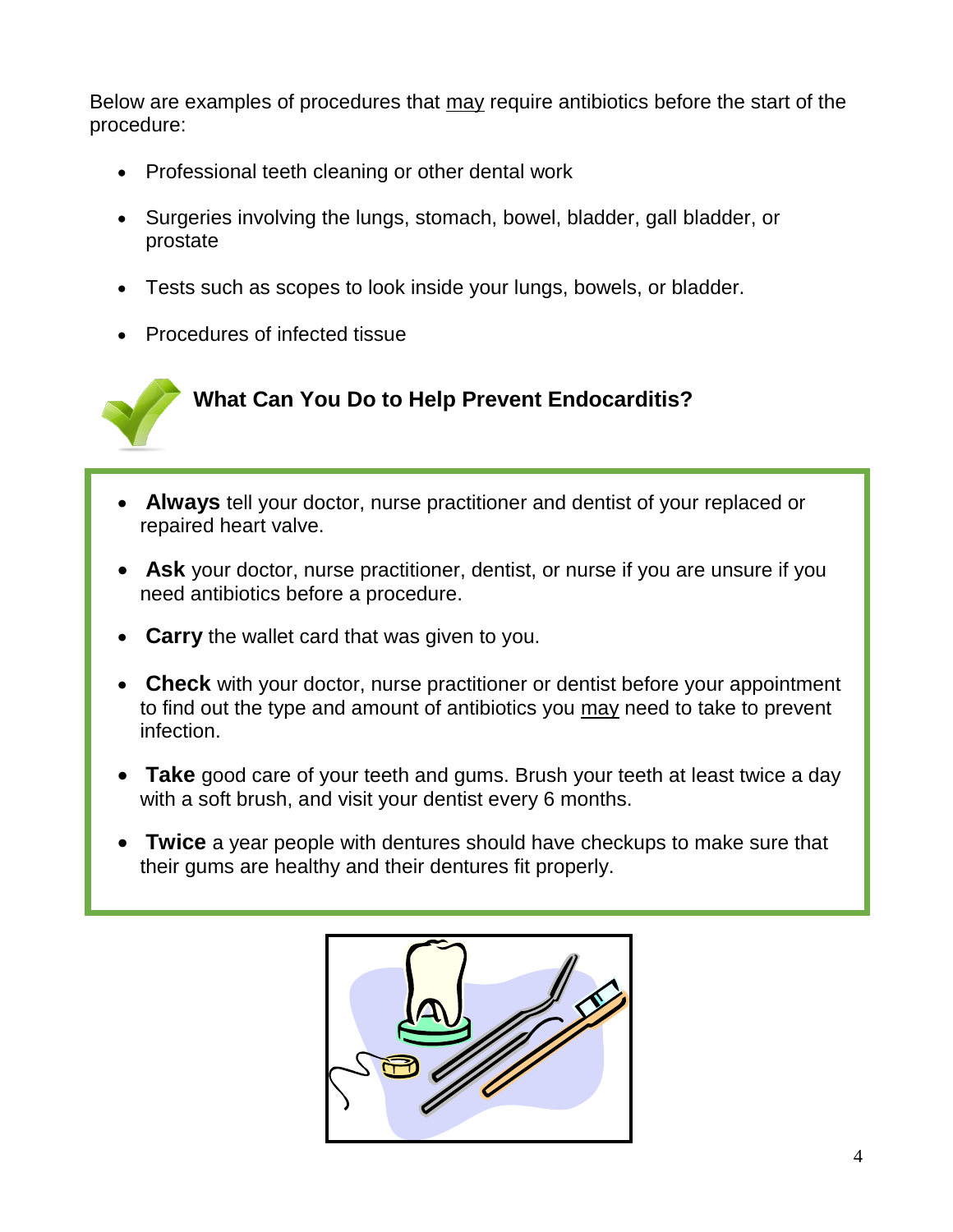# **How do I know if I have Endocarditis?**



#### **Call your Family Doctor or the Community Nurse Practitioner right away if you have:**

- ◆ Severe fatique or weakness
- ◆ Fever or chills, excessive sweating or night sweats
- ◆ Cough that will not go away
- ◆ Loss of appetite or unexplained weight loss
- Muscle or joint aches and pains
- ◆ Swelling of feet, legs or waistline
- Red skin spots on the palms of the hands or soles of the feet
- ◆ Small dark lines under the finger nails
- ◆ Dark yellow or red urine
- New rashes

**If you cannot get an appointment right away, please go to the nearest Emergency Department.**



## **Have someone drive you to the nearest Emergency Department, or call 911 if you have:**

- ◆ Headache and confusion
- ◆ Sudden weakness in the face or limbs
- ◆ Sudden shortness of breath

#### **If you have any questions, please write them down and feel free to ask your nurse, nurse practitioner or doctor.**

**For more information visit** <http://www.smgh.ca/care-services-support/library/> Health **W** Libraru **Click on the <u>Condence-Bosed Information</u> logo.** 

If you have a general health question or concern, and have nowhere to turn, call **Telehealth Ontario, 1-866-797-0000**. They can provide experienced health advice 24 hours a day, 7 days a week. It is confidential and there is no need to provide your health insurance number.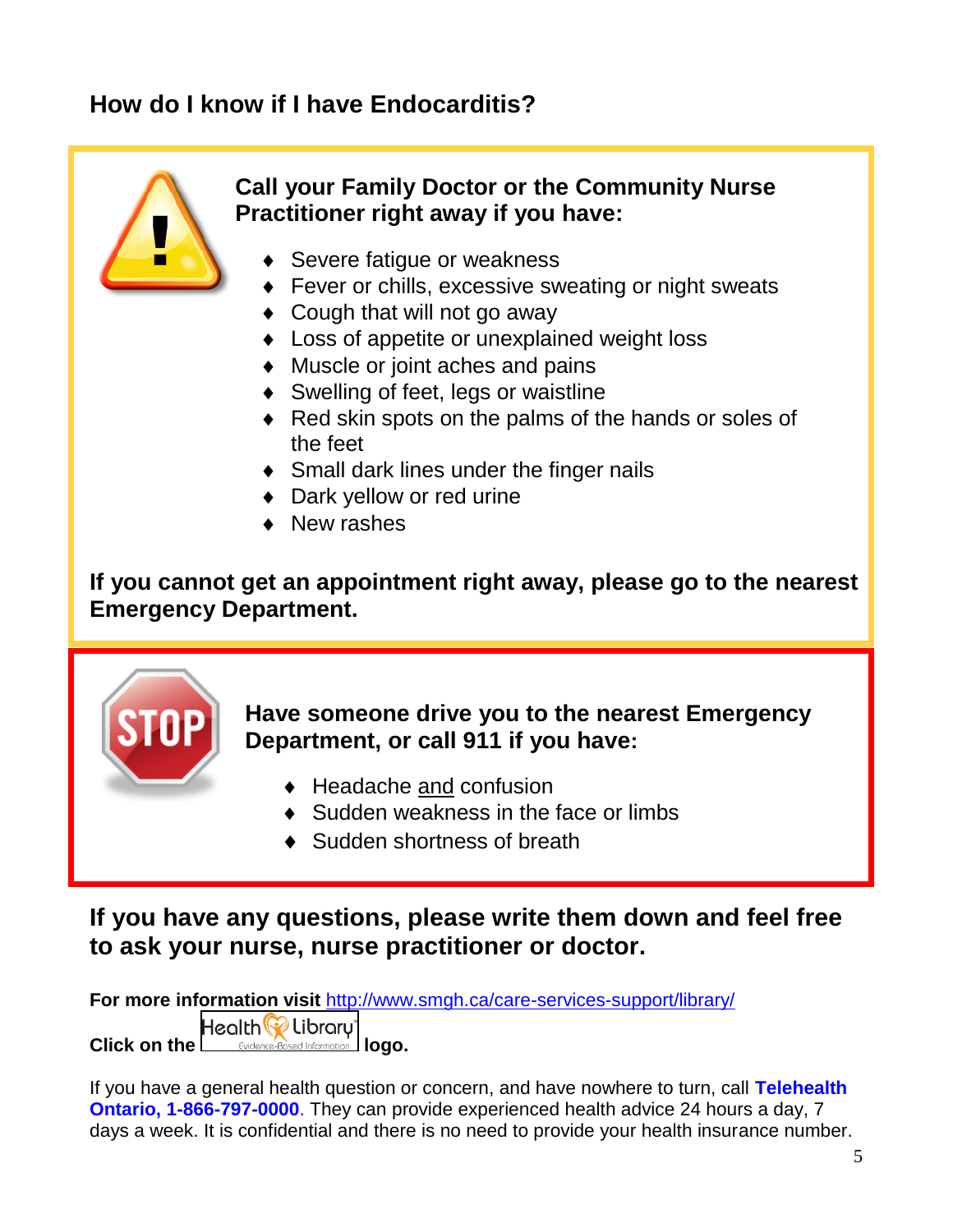

 $\vdots$ 

# **Taking Care of your Valve Wallet Card**



| Name: _________________________                                     | Surgery Date: _________________ |  |                                                                 |  |
|---------------------------------------------------------------------|---------------------------------|--|-----------------------------------------------------------------|--|
|                                                                     |                                 |  |                                                                 |  |
| Valve Position: □ Aortic □ Mitral □ Tricuspid                       |                                 |  |                                                                 |  |
| Type of valve: $\square$ Tissue $\square$ Mechanical $\square$ Ring |                                 |  |                                                                 |  |
| Anticoagulated with Warfarin? □ Yes □ No                            |                                 |  |                                                                 |  |
|                                                                     |                                 |  | Anticoagulation Duration: Network and Anticoagulation Duration: |  |

The holder of this card may require prophylactic antibiotic therapy for the prevention of endocarditis.

#### **Dental procedures for which prophylaxis is recommended:**

\*All dental procedures such as professional teeth cleaning and other dental work that involves manipulation of gingival tissue or the peri-apical region of teeth, or perforation of the oral mucosa.

#### **Dental procedures for which prophylaxis is NOT recommended:**

Routine anesthetic injections through non-infected tissue; taking dental radiographs; placement of removable prosthodontic or orthodontic appliances; adjustment of orthodontic appliances; placement of orthodontic brackets; and shedding of deciduous teeth and bleeding from trauma to the lips or oral mucosa.

#### **Antibiotic prophylaxis is RECOMMENDED for all invasive diagnostic ortherapeutic procedures.** These include:

Gastrointestinal/genitourinary and other procedures involving the respiratory tract, infected skin, infected tissues just under the skin, or infected musculoskeletal tissue.

Please discuss the need for antibiotics with your doctor or dentist.